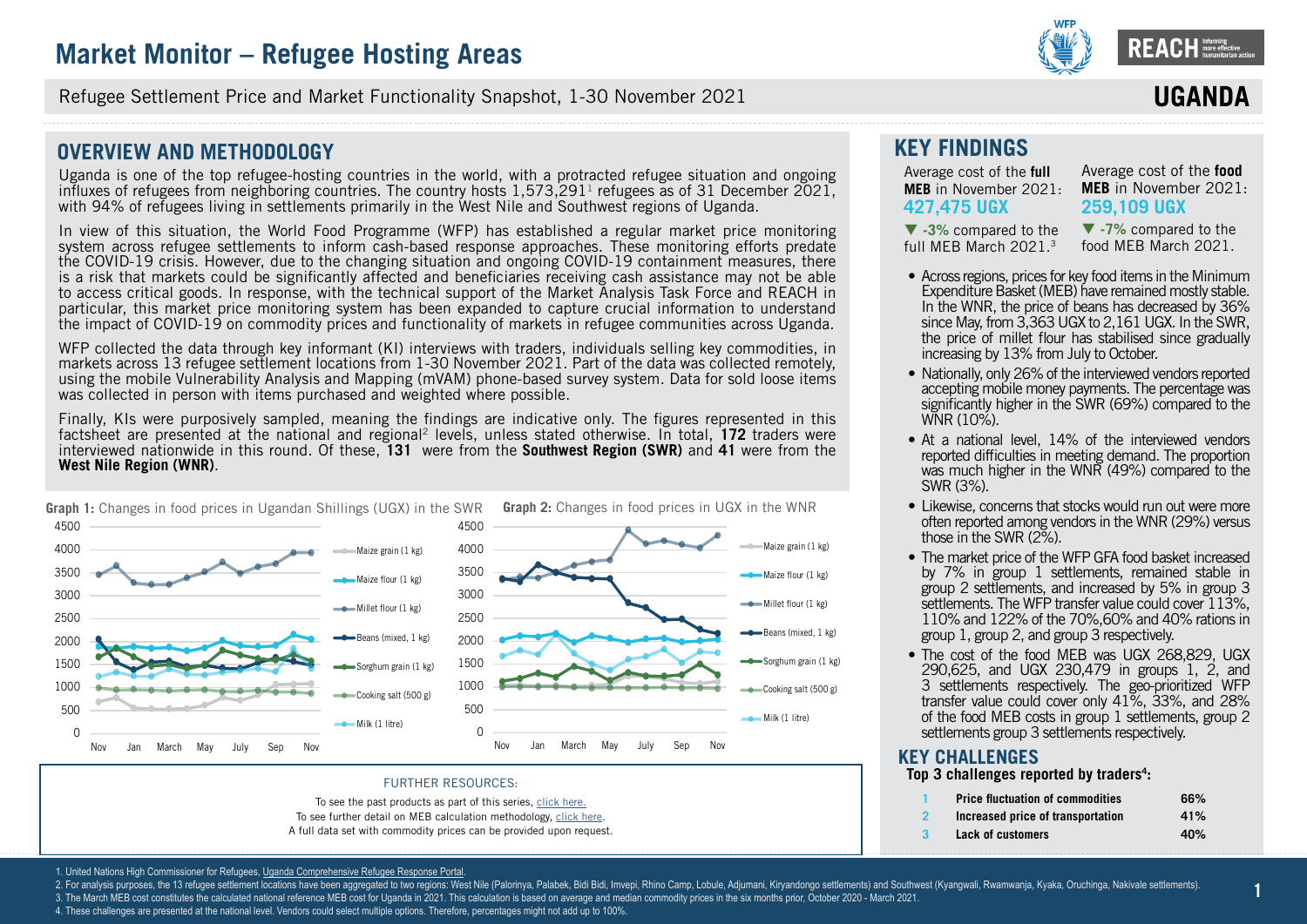

#### Refugee Settlement Price and Market Functionality Snapshot, 1-30 November 2021

# **UGAN**

#### **Food Items (monthly)**  Maize flour Beans Sorghum grain Oil Milk 43.5 kg Cassava (fresh) 27 kg 7.5 kg 3.75 L 1.5 L Salt Leafy vegetables Fish (smoked) 3 kg 0.75 kg 15 kg 3 kg **Non-Food Items (monthly)** Laundry soap Firewood 2.25 kg 165 kg Clothing\* 3,806 UGX **Other Components (monthly)** Water\* Education\*\* Health\* Lighting\* 3,750 UGX Livelihoods\* 28,667 UGX Transport\* 2,669 UGX Communication\* 5,000 UGX 37,705 UGX 11,001 UGX 4,256 UGX **Other Items (once per year)** Reusable sanitary pads Jerry can (20 L) Jerry can (5 L) Bucket with lid Blanket 8 pc Saucepan 2 pc Plate 1 pc Serving spoon 1 pc Cup 5 pc Mingle (stirrer) 3 pc 5 pc 2 pc 5 pc  $2nc$ **Uganda Minimum Expenditure Basket (MEB)**

The MEB represents the minimum culturally adjusted group of items required to support a five-person refugee household in Uganda for one month. It is used as an operational tool to identify and quantify the average minimum cost of the regular or seasonal basic needs of a median household that can be covered through the local market.

Several core items were identified as being required once per year, so the total cost was divided by 12 to calculate the monthly amount. The MEB's contents were defined by the Cash Working Group in consultation with relevant sector leads. Some components were calculated based on item cost and others through a combination of analysis of household expenditures and sector-expert opinion.

\*The starred items or components were calculated based on average sectoral or component cost per month based on expenditure data.

\*\*Education costs were calculated based on average cost of school fees per year.



Settlements with the least expensive average full MEB costs:

1. [Palorinya](DBF_expansive_rank_13)

- 2. [Oruchinga](DBF_expansive_rank_12)
- 3. [Nakivale](DBF_expansive_rank_11)

Settlements with the most expensive average full MEB costs:

1. [Adjumani](DBF_expansive_rank_1)

- 2. [Kiryandongo](DBF_expansive_rank_2)
- 3. [Bidibidi](DBF_expansive_rank_3)

Full MEB cost percentage change since March 2021 (left) and October 2021 (right):

| Adjumani        | $+4%$  | $+8%$  |
|-----------------|--------|--------|
| <b>Bidibidi</b> | $+3%$  | $+3%$  |
| Imvepi          | $+8%$  | $+8%$  |
| Kiryandongo     | $+4%$  | $+8%$  |
| Lobule          | $-1%$  | $+7%$  |
| Kyaka II        | $-2%$  | $-8%$  |
| Kyangwali       | $-15%$ | $-27%$ |
| <b>Nakivale</b> | $-5%$  | $-7%$  |
| Oruchinga       | $-3%$  | $-7%$  |
| Palabek         | $-11%$ | $+1%$  |
| Palorinya       | $-6\%$ | $-19%$ |
| Rhino Camp      | -9%    | $+10%$ |
| Rwamwanja       | $-9%$  | $-11%$ |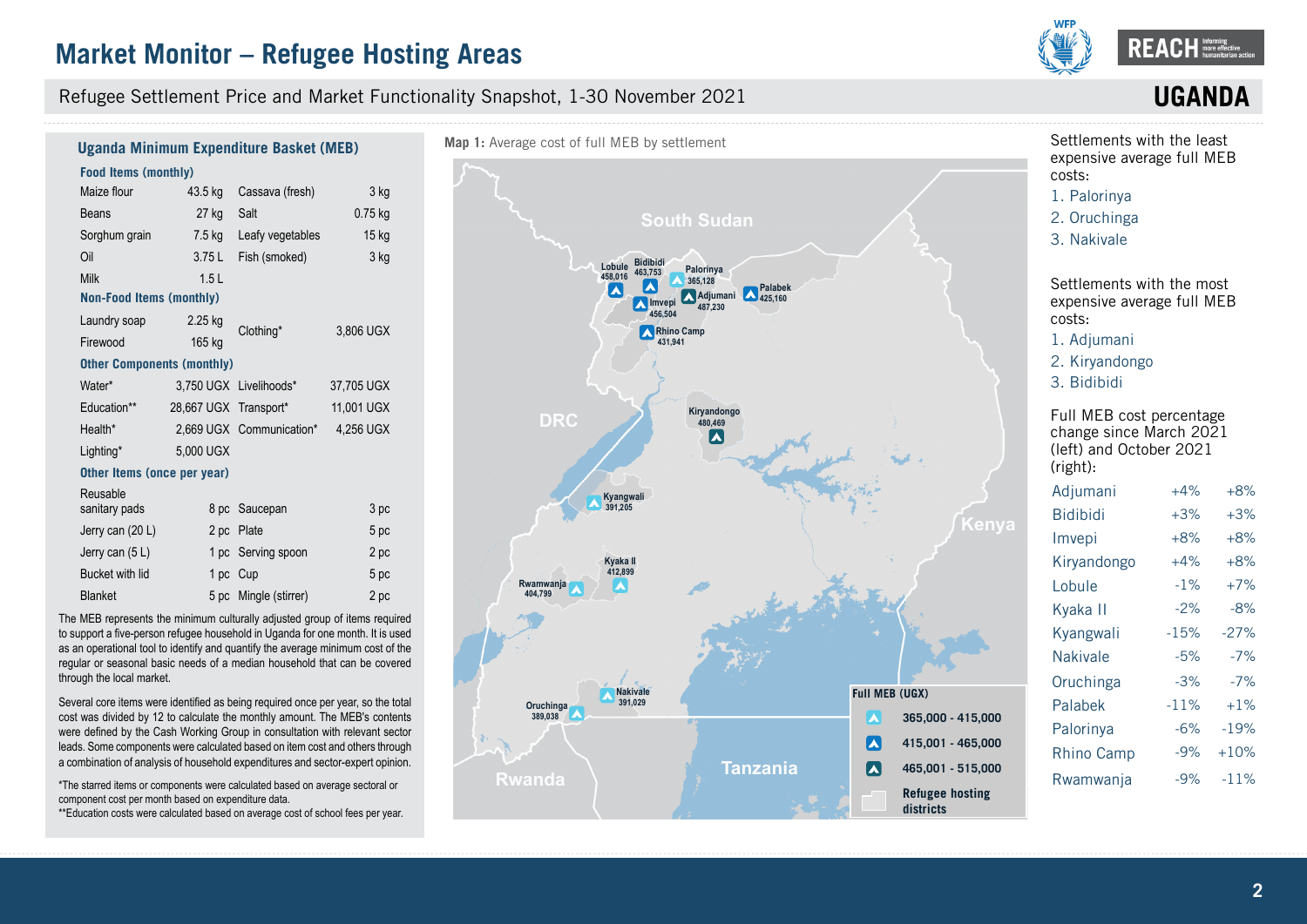

**UGAN** 

### Refugee Settlement Price and Market Functionality Snapshot, 1-30 November 2021

### **COMMODITY PRICES**

Table 1: Average<sup>6</sup> commodity prices in UGX<sup>6</sup>, by refugee settlement location, and percentage price change since March 2021 (upper)<sup>7</sup> and last round 1-31 October 2021 (lower) respectively.<sup>8</sup>

|                |                                   |            |                  |                     |                  | <b>Regions</b>      |                  |          |                  |                 |                  |        |                  |             |                 |            |                  |           |                  | <b>Settlements</b> |                  |          |                  |           |                  |         |                 |           |                  |            |                 |           |                        |
|----------------|-----------------------------------|------------|------------------|---------------------|------------------|---------------------|------------------|----------|------------------|-----------------|------------------|--------|------------------|-------------|-----------------|------------|------------------|-----------|------------------|--------------------|------------------|----------|------------------|-----------|------------------|---------|-----------------|-----------|------------------|------------|-----------------|-----------|------------------------|
|                | Item (unit)                       | Nationwide |                  | Southwest<br>Region |                  | West Nile<br>Region |                  | Adjumani |                  | <b>Bidibidi</b> |                  | Imvepi |                  | Kiryandongo |                 | =<br>Kyaka |                  | Kyangwali |                  | Lobule             |                  | Nakivale |                  | Oruchinga |                  | Palabek |                 | Palorinya |                  | Rhino Camp |                 | Rwamwanja |                        |
|                | Maize flour (1 kg)                | 2050       | +4%<br>$-2%$     | 2054                | +12%<br>$-5%$    | 2038                | $-1\%$<br>$+2%$  | 2000     | $+2%$<br>$+7%$   | 2200            | $+13%$<br>$+14%$ | 2500   | +49%<br>$-4%$    | 2000        | $+15%$<br>0%    | 2325       | $+16%$<br>0%     | 1934      | $-13%$<br>$-26%$ | 2075               | -8%<br>$+6%$     | 1793     | $+21%$<br>$+1%$  | 1873      | $+26%$<br>$0\%$  | 2150    | $-7%$<br>$+6%$  | 1842      | $+4%$<br>$-8%$   | 2000       | $-28%$<br>$0\%$ | 2425      | $+24^{\circ}$<br>$+8%$ |
|                | Fish* (smoked, 1kg)               | 15676      | $-9%$<br>$-22%$  | 13873               | $-25%$<br>$-45%$ | 16509               | $+1%$<br>$-14%$  | 30000    | +68%<br>$+30%$   | n/a             | n/a<br>n/a       | n/a    | n/a<br>n/a       | 21091       | $-8%$<br>$+3%$  | n/a        | n/a<br>n/a       | 15185     | $-18%$<br>$-50%$ | n/a                | n/a<br>n/a       | 10000    | $-48%$<br>$-33%$ | 12500     | $+14%$<br>$-38%$ | 15625   | $-29%$<br>0%    | 4940      | $-47%$<br>$-57%$ | 17556      | $-4%$<br>n/a    | n/a       | n/a<br>n/a             |
|                | Beans (mixed, 1 kg)               | 1688       | $-38%$<br>$-11%$ | 1492                | $-15%$<br>$-5%$  | 2161                | $-36%$<br>$-4%$  | 2700     | $-23%$<br>$+8%$  | 3125            | $-6%$<br>$+4%$   | 1375   | $-61%$<br>$-9%$  | 2533        | $-20%$<br>$+7%$ | 1284       | $-22%$<br>$-18%$ | 1819      | $-8%$<br>$+6%$   | 2550               | $-22%$<br>$+15%$ | 1614     | $-9%$<br>$-4%$   | 1446      | $-16%$<br>$-4%$  | 2200    | $-40%$<br>$-8%$ | 2017      | $-29%$<br>$-7%$  | 1583       | $-55%$<br>$+4%$ | 1165      | $-30%$<br>$-19%$       |
|                | Sorghum grain<br>$(1 \text{ kg})$ | 1415       | $0\%$<br>$-10%$  | 1575                | $-6%$<br>$-9%$   | 1265                | $+1%$<br>$-16%$  | 1000     | $-19%$<br>$-17%$ | 1000            | $+1%$<br>0%      | 1500   | $-25%$<br>$-12%$ | 2000        | $+57%$<br>+70%  | 1840       | $+3%$<br>$-7%$   | 1475      | $-33%$<br>$-18%$ | 1667               | $+15%$<br>$-33%$ | 1433     | $+1%$<br>$+23%$  | 1500      | $+9%$<br>$+25%$  | 1000    | $+28%$<br>$+5%$ | 1167      | $+14%$<br>$-17%$ | 1250       | $+1%$<br>$+7%$  | 1417      | $-12%$<br>$-6%$        |
| MEB food items | Cooking oil (1 litre)             | 8550       | +40%<br>$+9%$    | 8879                | +35%<br>$+9%$    | 7702                | $+33%$<br>$+2%$  | 7667     | $+16%$<br>$-4%$  | 6500            | $+26%$<br>$+7%$  | 7250   | $+56%$<br>$+3%$  | 8500        | +45%<br>$+10%$  | 8412       | $+28%$<br>$+3%$  | 9703      | $+44%$<br>$+4%$  | 8250               | +41%<br>$-3%$    | 8056     | $+24%$<br>$+4%$  | 9056      | $+35%$<br>$+17%$ | 8000    | $+26%$<br>$+6%$ | 8000      | $+33%$<br>$+10%$ | 7267       | $+21%$<br>$+2%$ | 8731      | $+36%$<br>$+7%$        |
|                | Fresh cassava'<br>(1 kg)          | 636        | $-7%$<br>$+10%$  | 654                 | $-21%$<br>$+2%$  | 628                 | $+6%$<br>$+11%$  | 374      | $-33%$<br>$-28%$ | n/a             | n/a<br>n/a       | n/a    | n/a<br>n/a       | 786         | +49%<br>+59%    | n/a        | n/a<br>n/a       | 731       | $-5%$<br>+67%    | n/a                | n/a<br>n/a       | 500      | $-55%$<br>$-45%$ | 500       | $-61%$<br>$-50%$ | 539     | +70%<br>0%      | 674       | 0%<br>$-27%$     | 833        | +89%<br>n/a     | n/a       | n/a<br>n/a             |
|                | Cooking salt (500 g)              | 898        | $-9%$<br>$-4%$   | 875                 | $-10%$<br>$-3%$  | 960                 | $-4%$<br>$-1%$   | 1000     | $-1%$<br>$0\%$   | 1000            | 0%<br>0%         | 1000   | $-1%$<br>0%      | 1000        | $+2%$<br>0%     | 794        | $-8%$<br>$-4%$   | 982       | $-4%$<br>$-2%$   | 800                | $-20%$<br>$-5%$  | 841      | $-16%$<br>$-11%$ | 854       | $-15%$<br>$-15%$ | 1000    | 0%<br>0%        | 933       | $-7%$<br>0%      | 1000       | $+1%$<br>$0\%$  | 818       | $-18%$<br>$-5%$        |
|                | Leafy greens* (1 kg)              | 1455       | $-23%$<br>$-6%$  | 823                 | $-43%$<br>$-54%$ | 1698                | $-23%$<br>$+12%$ | 1625     | $-13%$<br>$+10%$ | n/a             | n/a              | n/a    | n/a<br>n/a       | 2250        | $-35%$<br>+100° | n/a        | n/a<br>n/a       | 909       | $-38%$<br>$-52%$ | n/a                | n/a<br>n/a       | 833      | $-33%$<br>$-58%$ | 556       | $-31%$<br>$-56%$ | 1399    | $-33%$<br>$+6%$ | 1277      | $-40%$<br>$-41%$ | 2450       | $+58%$<br>n/a   | n/a       | n/a<br>n/a             |
|                | Milk (1 litre)                    | 1524       | $-5%$<br>$-15%$  | 1414                | $+6%$<br>$-24%$  | 1743                | $-2%$<br>$-1%$   | 2000     | $-5%$<br>$0\%$   | n/a             | n/a<br>n/a       | n/a    | n/a<br>n/a       | n/a         | n/a<br>n/a      | 1200       | $+12%$<br>n/a    | 2000      | 0%<br>0%         | n/a                | n/a<br>n/a       | 1400     | $+8%$<br>n/a     | 1200      | $-4%$<br>$-14%$  | 1100    | $-45%$<br>$0\%$ | 2000      | $+25%$<br>$+20%$ | n/a        | n/a<br>n/a      | 1280      | $+22%$<br>n/a          |
|                | <b>Food MEB</b>                   | 259,109    | $-7%$<br>$-4%$   | 230479              | $-7%$<br>$-18%$  | 277002              | $-6%$            | 317397   | $+7%$<br>$+13%$  | 294730          | $-3%$            | 283654 | $+6%$<br>$+3%$   | 305555      | $+3%$<br>$+12%$ | 244864     | $-1%$<br>$-16%$  | 254685    | $-8%$<br>$-28%$  | 288993             | $-2%$<br>$-199$  | 207350   | $-10%$<br>$-14%$ | 208733    | $-6%$<br>$-14%$  | 248923  | $-25%$<br>$+3%$ | 217675    | $-12%$<br>$-15%$ | 259092     | $-21%$<br>$+5%$ | 236764    | $-11%$<br>$-16%$       |
|                | Firewood* (1 kg)                  | 289        | $-6%$<br>$-23%$  | 301                 | $-25%$<br>n/a    | 285                 | $+13%$<br>$-24%$ | n/a      | n/a<br>n/a       | n/a             | n/a<br>n/a       | n/a    | n/a<br>n/a       | 354         | $+2%$<br>n/a    | n/a        | n/a<br>n/a       | 111       | $-77%$<br>n/a    | n/a                | n/a<br>n/a       | 396      | $-1%$<br>n/a     | n/a       | n/a<br>n/a       | 375     | +122%<br>0%     | 192       | $+12%$<br>$-62%$ | 333        | $+78%$<br>n/a   | n/a       | n/a<br>n/a             |
| EB NFI items   | Laundry soap (1 kg)               | 3342       | $+8%$<br>$+2%$   | 3538                | $+4%$<br>$-5%$   | 2950                | $+3%$<br>$-2%$   | 3667     | $+15%$<br>$+19%$ | n/a             | n/a<br>n/a       | 3750   | +49%<br>$-6%$    | n/a         | n/a<br>n/a      | 3875       | $+5%$<br>$-1%$   | 3550      | $+1%$<br>$-11%$  | n/a                | n/a<br>n/a       | 4167     | $+44%$<br>$+23%$ | 2500      | $-28%$<br>0%     | 2350    | $-7%$<br>$-18%$ | 2500      | $-1%$<br>$+7%$   | n/a        | n/a             | 4000      | $+15%$<br>0%           |
|                | Underwear (1 piece)               | 2472       | n/a<br>$+17%$    | 2650                | n/a<br>$-12%$    | 2250                | n/a<br>$+15%$    | n/a      | n/a<br>n/a       | n/a             | n/a<br>n/a       | 3250   | n/a<br>+62%      | n/a         | n/a<br>n/a      | 3000       | n/a              | 1000      | n/a<br>$-68%$    | n/a                | n/a              | 2500     | n/a<br>n/a       | 2750      | n/a              | 2000    | n/a<br>0%       | 1833      | n/a<br>$-8%$     | n/a        | n/a<br>n/a      | 3000      | n/a<br>n/a             |
| Σ              | Big jerry can (20L,<br>1 piece)   | n/a        | n/a<br>n/a       | n/a                 | n/a<br>n/a       | n/a                 | n/a<br>n/a       | n/a      | n/a<br>n/a       | n/a             | n/a<br>n/a       | n/a    | n/a<br>n/a       | n/a         | n/a<br>n/a      | n/a        | n/a<br>n/a       | n/a       | n/a<br>n/a       | n/a                | n/a<br>n/a       | n/a      | n/a<br>n/a       | n/a       | n/a<br>n/a       | n/a     | n/a<br>n/a      | n/a       | n/a<br>n/a       | n/a        | n/a<br>n/a      | n/a       | n/a<br>n/a             |
|                | Millet flour (1 kg)               | 4073       | $+18%$<br>$+2%$  | 3936                | +16%<br>0%       | 4312                | $+24%$<br>$+7%$  | n/a      | n/a<br>n/a       | 4250            | $+4%$<br>$+2%$   | 4500   | +39%<br>0%       | 5000        | +33%<br>$+4%$   | 4136       | $+28%$<br>$-1%$  | 3967      | $+24%$<br>$+6%$  | 4125               | +30%<br>$-3%$    | 3500     | $+4%$<br>$-8%$   | 3800      | $+8%$<br>$-5%$   | 2000    | $-43%$<br>0%    | 5091      | $+44%$<br>$+9%$  | 3000       | $-1%$<br>$-11%$ | 4000      | $+9%$<br>$+2%$         |
| items          | Disposable torch<br>(1 packet)    | n/a        | n/a<br>n/a       | n/a                 | n/a<br>n/a       | n/a                 | n/a<br>n/a       | n/a      | n/a<br>n/a       | n/a             | n/a<br>n/a       | n/a    | n/a<br>n/a       | n/a         | n/a<br>n/a      | n/a        | n/a<br>n/a       | n/a       | n/a<br>n/a       | n/a                | n/a<br>n/a       | n/a      | n/a<br>n/a       | n/a       | n/a<br>n/a       | n/a     | n/a<br>n/a      | n/a       | n/a<br>n/a       | n/a        | n/a<br>n/a      | n/a       | n/a<br>n/a             |
| non-MEB        | Charcoal* (1 kg)                  | 618        | $-34%$<br>$+4%$  | 1007                | $-30%$<br>$-40%$ | 424                 | $-32%$<br>$-23%$ | 371      | $-38%$<br>$-40%$ | n/a             | n/a<br>n/a       | n/a    | n/a<br>n/a       | n/a         | n/a<br>n/a      | n/a        | n/a<br>n/a       | 111       | -92%<br>n/a      | n/a                | n/a<br>n/a       | 1125     | $-29%$<br>n/a    | 1667      | $-17%$<br>0%     | 536     | $-18%$<br>0%    | 403       | $-1%$<br>$+36%$  | n/a        | n/a<br>n/a      | n/a       | n/a<br>n/a             |
|                | Maize grain (1 kg)                | 1097       | $+30%$<br>$+2%$  | 1087                | $+75%$<br>$+1%$  | 1115                | $+14%$<br>$+4%$  | 1200     | $+13%$<br>$+4%$  | 1300            | $+25%$<br>$+16%$ | 1125   | $+4%$<br>+12%    | 1200        | +79%<br>$+7%$   | 1158       | $+64%$<br>$-2%$  | 1043      | +104%<br>$+4%$   | 1025               | $+10%$<br>$+40%$ | 1082     | $+64%$<br>0%     | 1233      | $+86%$<br>$+20%$ | 960     | 0%<br>$-18%$    | 1042      | $+21%$<br>$+2%$  | 1250       | $0\%$<br>$+7%$  | 1030      | $+81%$<br>$+5%$        |

Some of the above listed commodities (\*) are not traded in standard units (litres or kg), but in informal units ("bundles" or "basins"). These informal units are not strictly defined by weight, can vary from vendor to vend directly comparable. To address this issue, price data needs to be determined via the actual purchase of a given commodity, by its weight and conversion into standard units. Due to COVID-19 restrictions, the price data of collected for the month of June as enumerators were unable to make access the markets and make purchases. Prices reflect the weights and prices imputed based on April and May average.

6. One United States Dollar (USD) was equivalent to 3,690 UGX as of 9th of January 2021, according to

7. Price data for items listed under "other MEB items" and underwear are only collected once every 6 months and can therefore only be compared against prices from March 2021 (upper).

8. Regional and national price aggregations are only reported, if enough price data exists across various settlements. Price changes are only reported where price data for a given item exists for both this reporting round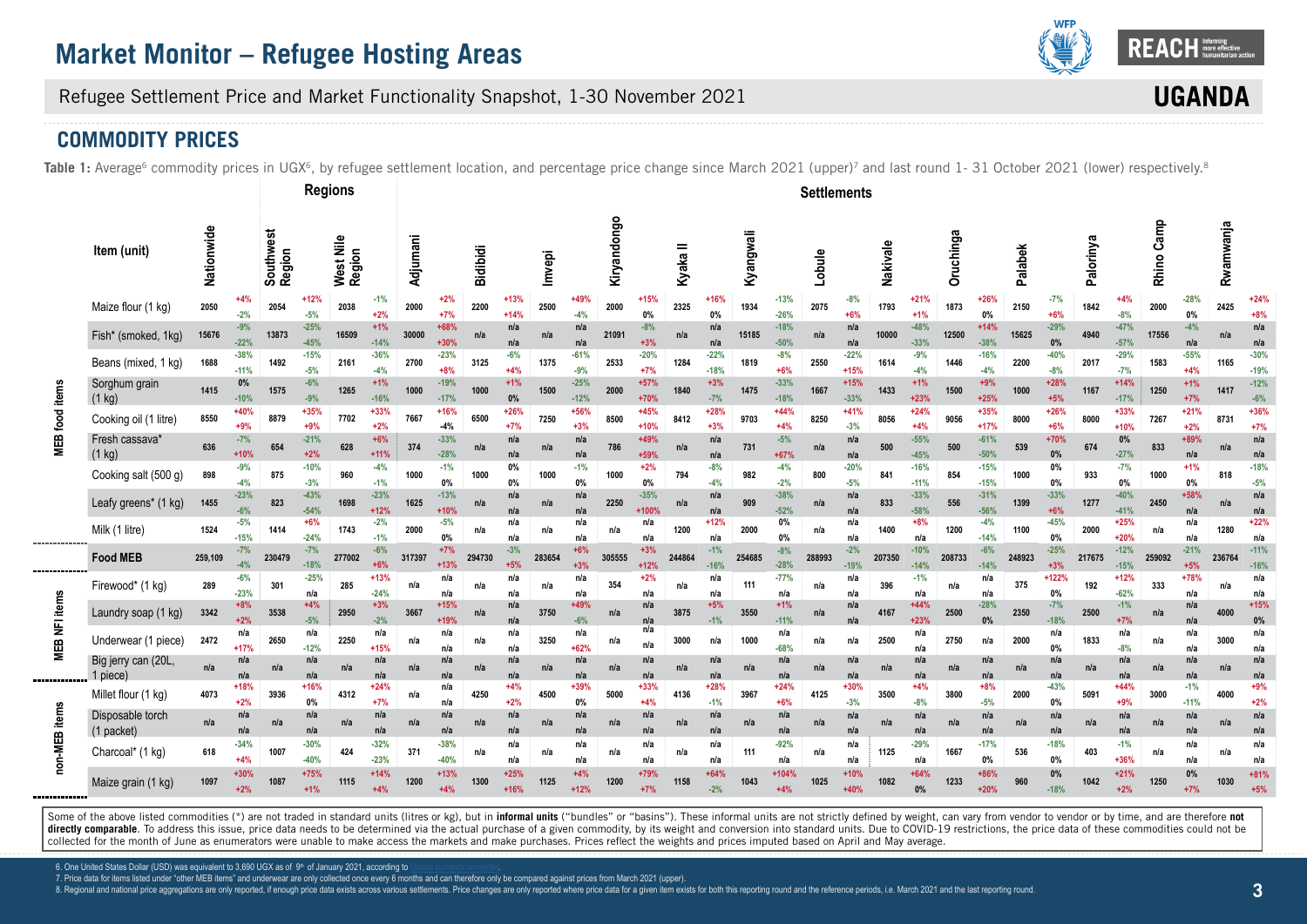

**IIGA** 

#### Refugee Settlement Price and Market Functionality Snapshot, 1-30 November 2021

### **ANALYSIS OF WFP GENERAL FOOD ASSISTANCE (GFA) BASKET**

The analysis compares the cost of the food MEB with the current WFP cash transfer value. The analysis further compares the GFA cash transfer value with the cost of the WFP GFA basket (the cost of commodities that make up the in-kind food basket that WFP provides to refugees). From November 2021, WFP and OPM implemented geographical prioritization of GFA where settlements are categorized into Group 1, Group 2 and Group 3 receiving 70%, 60% and 40% respectively of the WFP GFA survival ration on the basis of differences in household vulnerability. The cash and in-kind ration equivalents for Groups 1 (Bidibidi, Imvepi, Lobule, Palorinya, Rhino camp), Group 2 (Adjumani, Kiryandongo, Palabek) and Group 3 (Kyaka II, Kyangwali, Nakivale, Oruchinga, Rwamwanja) are respectively UGX 22,000 (cereals: 8.82 kgs, pulses: 2.1 kgs and vegetable oil: 0.63 litres), UGX 19,000 (cereals: 7.56 kgs, pulses: 1.8 kgs and vegetable oil: 0.54 litres) and UGX 13,000 (cereals: 5.04 kgs, pulses: 1.2 kgs and vegetable oil: 0.36 litres) per person per month.

- The cost of the GFA food basket in Bidibidi, Imvepi, Lobule, Palorinya, Rhino camp (Group 1) increased by 7% from UGX 18,126 in October to UGX 19,471 in November 2021. The WFP transfer value for group 1 (UGX 22,000 per person per month) could cover 113% of the cost of the equivalent inkind food basket (Graph 4).
- In Adjumani, Kirvandongo and Palabek (Group 2), the average cost of the GFA food basket remained stable from October to November 2021. The WFP transfer value for group 2 (UGX 19,000 per person per month) was enough to cover the cost the equivalent in-kind food basket in all group 2 settlements. Overall, the transfer value could cover 110% percent of the in-kind food basket in the group.
- The cost of the GFA basket in Kyaka II, Kyangwali, Nakivale, Oruchinga, Rwamwanja (group 3) increased by 5% from October to November 2021. The group 3 transfer value (UGX 13,000/person/month) was enough to cover the cost of the food basket in all settlements. Overall, it could cover 122% of the cost of the equivalent group 3 in-kind food basket.





The analysis further compares the WFP cash transfer value with the cost of the food MEB (detailed in graph 3) across settlements.

- The average cost of the food MEB in settlements in group 1 increased by 3% from October to November 2021, after a 1% increase from September to October 2021 (Graph 3). The WFP transfer value for the group 1 (110,000 per 5-member household per month) could cover only 41% of the cost of the food MEB for the group.
- The average cost of the food MEB in settlements in group 2 increased by 10% from UGX 265,297 in October to UGX 290,625 in November 2021. The WFP transfer value for group 2 (UGX 95,000 per 5-member household per month) could only cover 33% of the cost of the food MEB for the group.
- The cost of food MEB in settlements in group 3 decreased by 18% from October to November 2021, after a 15% increase from September to October 2021. The WFP transfer value for group 3 (UGX 65,000 per 5-member household per month) could only cover 28% of the cost of the food MEB for the group.

# **Graph 4:** Market price of the GFA basket in refugee settlement locations